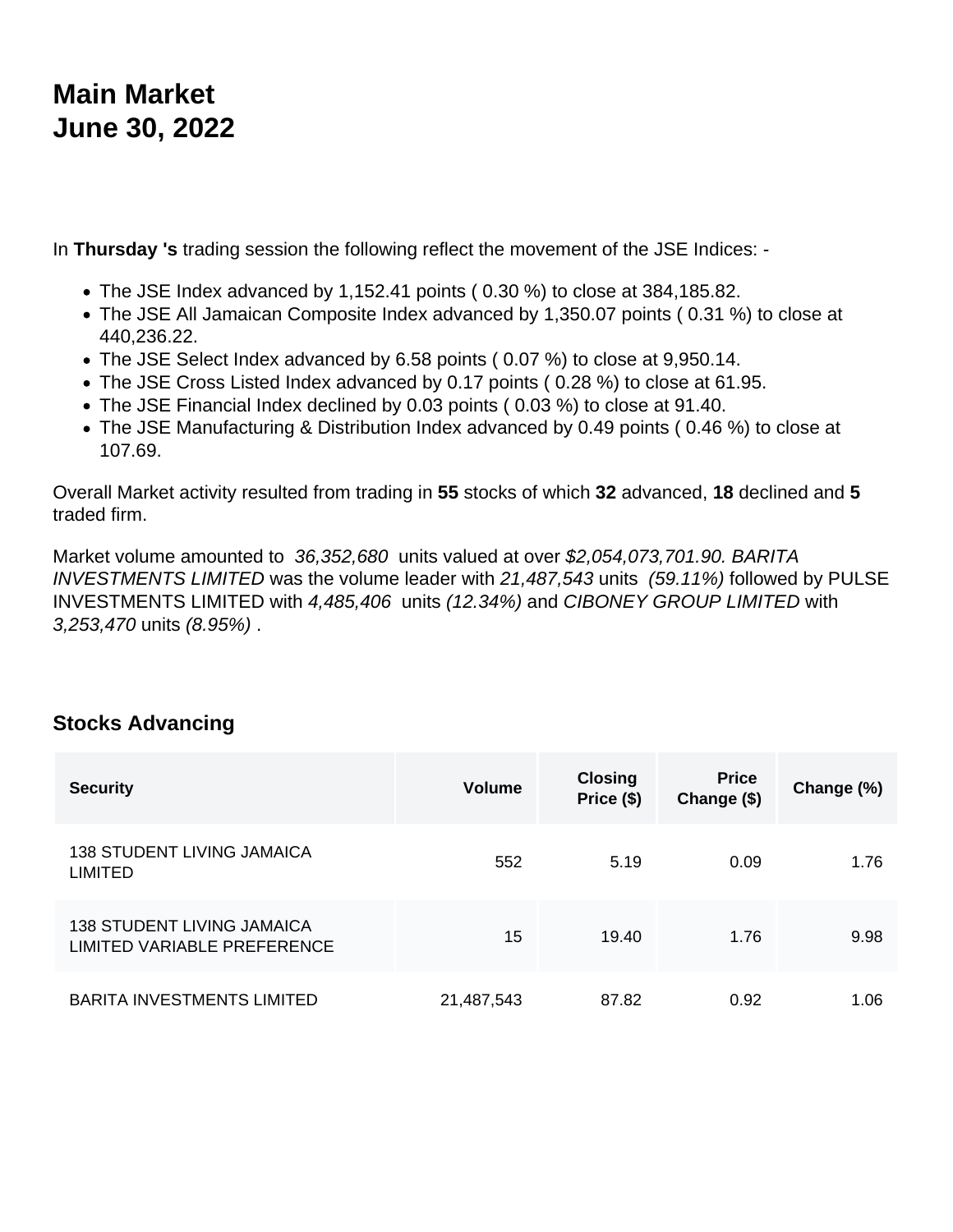| <b>Security</b>                                                                     | <b>Volume</b> | <b>Closing</b><br>Price (\$) | <b>Price</b><br>Change (\$) | Change (%) |
|-------------------------------------------------------------------------------------|---------------|------------------------------|-----------------------------|------------|
| CARIBBEAN CEMENT COMPANY LTD.                                                       | 223,055       | 64.67                        | 1.20                        | 1.89       |
| <b>CARIBBEAN PRODUCERS JAMAICA</b><br><b>LIMITED</b>                                | 237,602       | 14.10                        | 0.03                        | 0.21       |
| <b>EPPLEY CARIBBEAN PROPERTY</b><br>FUND LIMITED SCC                                | 60,745        | 44.38                        | 0.49                        | 1.12       |
| <b>EPPLEY LIMITED</b>                                                               | 317           | 45.00                        | 1.83                        | 4.24       |
| FIRST ROCK CAPITAL HOLDINGS<br><b>LIMITED</b>                                       | 79,859        | 12.77                        | 0.37                        | 2.98       |
| <b>JAMAICA BROILERS GROUP</b>                                                       | 228,065       | 27.93                        | 0.89                        | 3.29       |
| JAMAICA PRODUCERS GROUP LTD.                                                        | 19,825        | 21.24                        | 0.40                        | 1.92       |
| <b>JAMAICA PUBLIC SERVICE CO. 9.5%</b>                                              | 3             | 3,000.00                     | 200.00                      | 7.14       |
| <b>JAMAICA STOCK EXCHANGE</b>                                                       | 15,667        | 19.56                        | 0.06                        | 0.31       |
| <b>JMMB GROUP LIMITED</b>                                                           | 737,408       | 44.04                        | 1.93                        | 4.58       |
| <b>JMMB GROUP LIMITED 7.15%</b><br><b>CUMULATIVE REDEEMABLE</b><br>PREFERENCE SHARE | 1,018         | 3.10                         | 0.01                        | 0.32       |
| <b>JMMB GROUP LIMITED 7.35%</b><br><b>CUMULATIVE REDEEMABLE</b><br>PREFERENCE SHARE | 545,715       | 3.13                         | 0.02                        | 0.64       |
| KINGSTON PROPERTIES LIMITED                                                         | 140,927       | 8.07                         | 0.07                        | 0.88       |
| KINGSTON WHARVES LIMITED                                                            | 18,966        | 39.07                        | 0.57                        | 1.48       |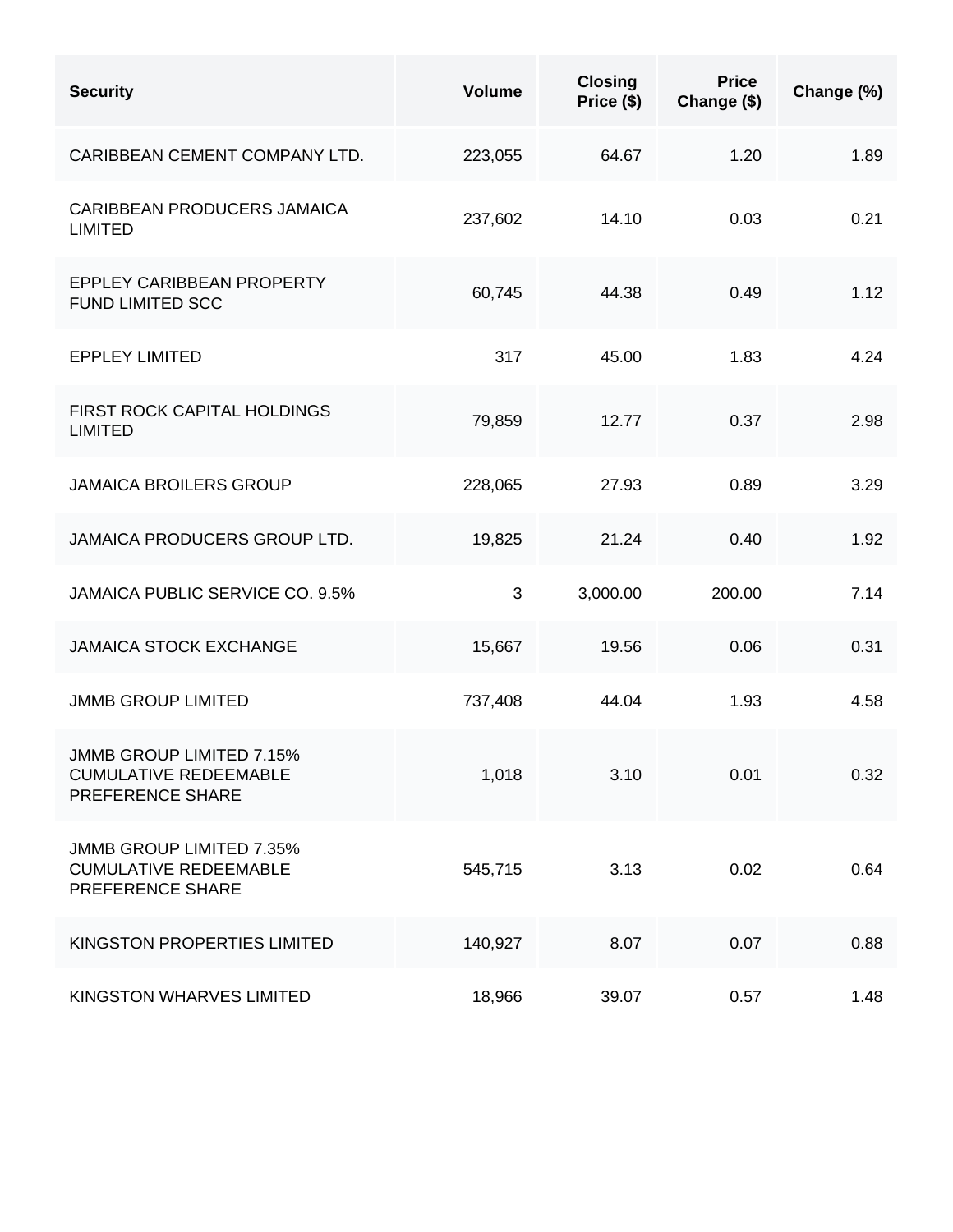| <b>Security</b>                                                                | <b>Volume</b>  | <b>Closing</b><br>Price (\$) | <b>Price</b><br>Change (\$) | Change (%) |
|--------------------------------------------------------------------------------|----------------|------------------------------|-----------------------------|------------|
| <b>MASSY HOLDINGS LTD</b>                                                      | 1,693          | 91.80                        | 0.80                        | 0.88       |
| <b>MAYBERRY JAMAICAN EQUITIES</b><br><b>LIMITED</b>                            | 107,097        | 13.37                        | 0.37                        | 2.85       |
| PULSE INVESTMENTS LIMITED                                                      | 4,485,406      | 4.12                         | 0.39                        | 10.46      |
| <b>QWI INVESTMENTS LIMITED</b>                                                 | 22,197         | 0.89                         | 0.01                        | 1.14       |
| RADIO JAMAICA LIMITED                                                          | 902,961        | 2.40                         | 0.01                        | 0.42       |
| <b>SAGICOR GROUP JAMAICA LIMITED</b>                                           | 90,240         | 55.90                        | 0.43                        | 0.78       |
| SAGICOR SELECT FUNDS LIMITED -<br><b>FINANCIAL</b>                             | 508,900        | 0.48                         | 0.01                        | 2.13       |
| <b>SAGICOR SELECT FUNDS LIMITED</b><br><b>MANUFACTURING &amp; DISTRIBUTION</b> | 4,046          | 0.64                         | 0.03                        | 4.92       |
| SALADA FOODS JAMAICA LTD.                                                      | $\overline{2}$ | 5.80                         | 0.30                        | 5.45       |
| <b>SEPROD LIMITED</b>                                                          | 65,213         | 71.42                        | 0.13                        | 0.18       |
| STANLEY MOTTA LIMITED ORDINARY<br><b>SHARES</b>                                | 42,111         | 5.25                         | 0.28                        | 5.63       |
| STERLING INVESTMENTS LIMITED                                                   | 15,034         | 2.90                         | 0.03                        | 1.05       |
| SUPREME VENTURES LIMITED                                                       | 236,568        | 30.69                        | 0.57                        | 1.89       |
| VICTORIA MUTUAL INVESTMENTS LTD<br><b>ORDINARY SHARES</b>                      | 8,521          | 5.80                         | 0.15                        | 2.65       |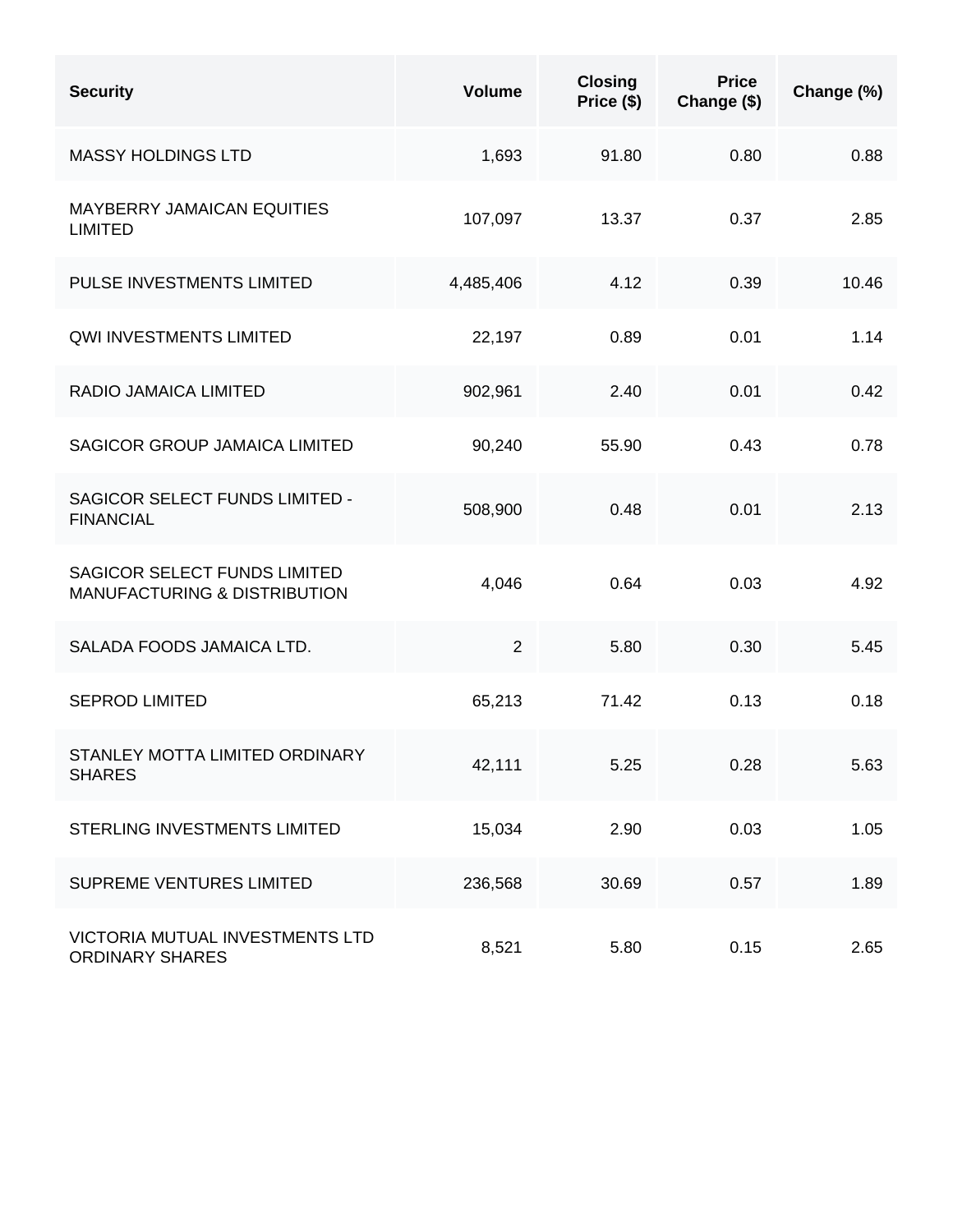| <b>Security</b>                                          | <b>Volume</b> | <b>Closing</b><br>Price (\$) | <b>Price</b><br>Change (\$) | Change (%) |
|----------------------------------------------------------|---------------|------------------------------|-----------------------------|------------|
| <b>WIGTON WINDFARM LIMITED</b><br><b>ORDINARY SHARES</b> | 557,412       | 0.56                         | 0.01                        | 1.82       |

## **Stocks Declining:**

| <b>Security</b>                                                        | <b>Volume</b> | <b>Closing</b><br>Price (\$) | <b>Price</b><br>Change (\$) | Change (%) |
|------------------------------------------------------------------------|---------------|------------------------------|-----------------------------|------------|
| <b>1834 INVESTMENTS LIMITED</b>                                        | 77,319        | 1.16                         | $-0.08$                     | $-6.45$    |
| BERGER PAINTS JAMAICA LTD.                                             | 1,300         | 11.61                        | $-0.61$                     | $-4.99$    |
| <b>CIBONEY GROUP LIMITED</b>                                           | 3,253,470     | 0.76                         | $-0.22$                     | $-22.45$   |
| <b>COMMUNITY &amp; WORKERS OF</b><br><b>JAMAICA CCU DEFFERED SHARE</b> | 163,525       | 1.83                         | $-0.14$                     | $-7.11$    |
| EPPLEY 7.50% PREF SHARES DUE<br>2024                                   | 201           | 7.18                         | $-0.01$                     | $-0.14$    |
| <b>GRACEKENNEDY LIMITED</b>                                            | 416,560       | 101.51                       | $-2.35$                     | $-2.26$    |
| <b>GUARDIAN HOLDINGS LIMITED</b>                                       | 51            | 503.78                       | $-3.59$                     | $-0.71$    |
| JMMB GROUP 7.25% VR JMD CR<br>PREFERENCE SHARES                        | 25,000        | 1.79                         | $-0.20$                     | $-10.05$   |
| <b>KEY INSURANCE COMPANY LIMITED</b>                                   | 15,049        | 3.90                         | $-0.09$                     | $-2.26$    |
| <b>MAYBERRY INVESTMENTS LIMITED</b>                                    | 230,013       | 10.09                        | $-0.34$                     | $-3.26$    |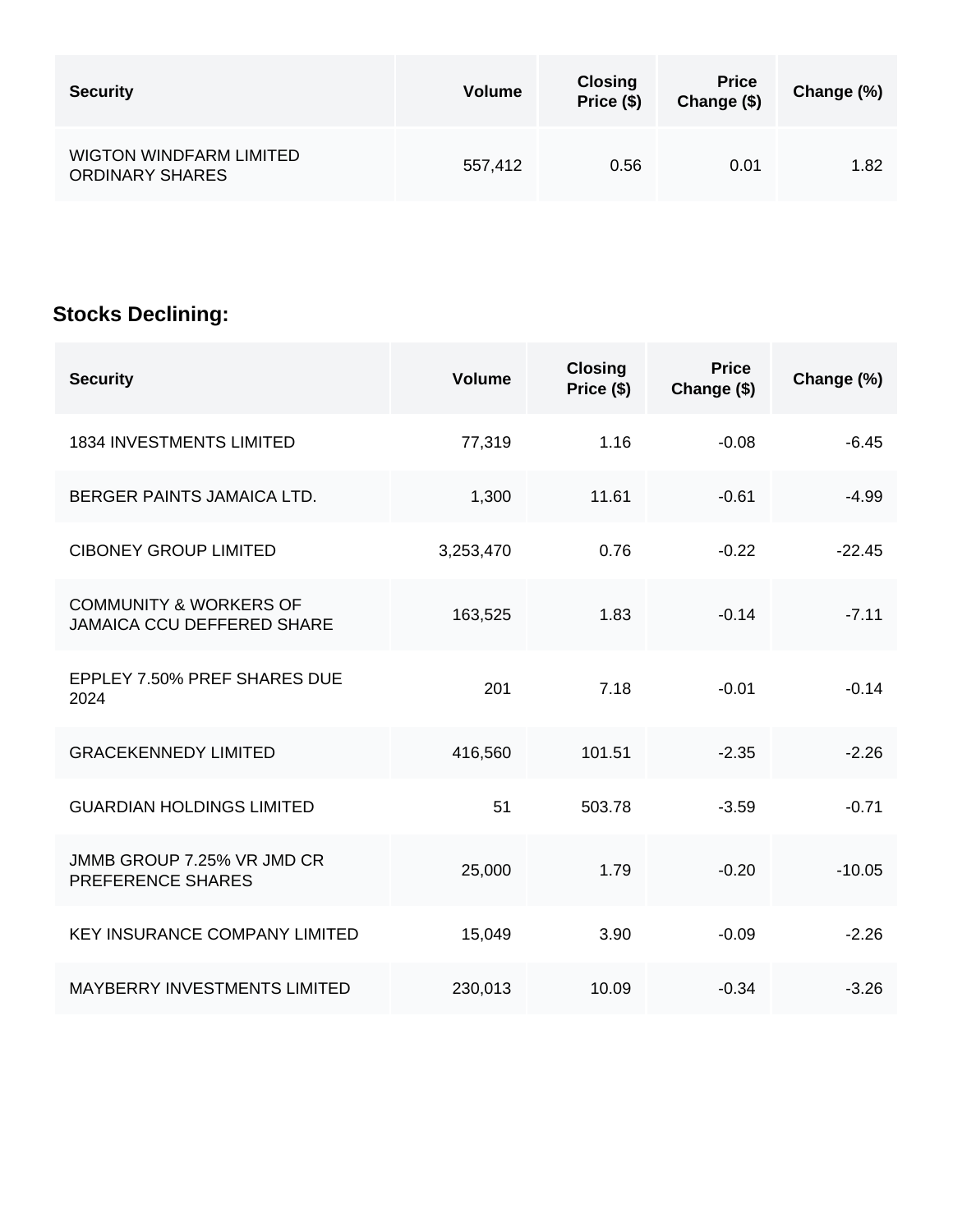| <b>Security</b>                                                        | Volume  | <b>Closing</b><br>Price (\$) | <b>Price</b><br>Change (\$) | Change (%) |
|------------------------------------------------------------------------|---------|------------------------------|-----------------------------|------------|
| <b>NCB FINANCIAL GROUP LIMITED</b>                                     | 36,536  | 101.21                       | $-2.09$                     | $-2.02$    |
| PANJAM INVESTMENT LIMITED                                              | 19,380  | 65.06                        | $-0.94$                     | $-1.42$    |
| PROVEN INVESTMENTS LIMITED JMD                                         | 29,816  | 36.28                        | $-0.92$                     | $-2.47$    |
| <b>SCOTIA GROUP JAMAICA LIMITED</b>                                    | 89,692  | 35.48                        | $-0.13$                     | $-0.37$    |
| <b>SYGNUS CREDIT INVESTMENTS</b><br><b>LIMITED JMD ORDINARY SHARES</b> | 13,591  | 14.89                        | $-0.11$                     | $-0.73$    |
| SYGNUS REAL ESTATE FINANCIAL<br>LIMITED (JMD)                          | 10,000  | 12.43                        | $-2.57$                     | $-17.13$   |
| <b>TRANSJAMAICAN HIGHWAY LIMITED</b>                                   | 768,094 | 1.50                         | $-0.01$                     | $-0.66$    |
| <b>WISYNCO GROUP LTD ORDINARY</b><br><b>SHARES</b>                     | 141,400 | 19.84                        | $-0.05$                     | $-0.25$    |

## **Stocks Trading Firm:**

| <b>Security</b>                              | <b>Volume</b> | <b>Closing</b><br>Price (\$) |
|----------------------------------------------|---------------|------------------------------|
| <b>CARRERAS LIMITED</b>                      | 108,906       | 9.57                         |
| JMMB GROUP 7.00% VR JMD CR PREFERENCE SHARES | 18            | 2.18                         |
| <b>JMMB GROUP LIMITED 7.25%</b>              | 46            | 2.68                         |
| <b>JMMB GROUP LIMITED 7.50%</b>              | 107,786       | 0.99                         |